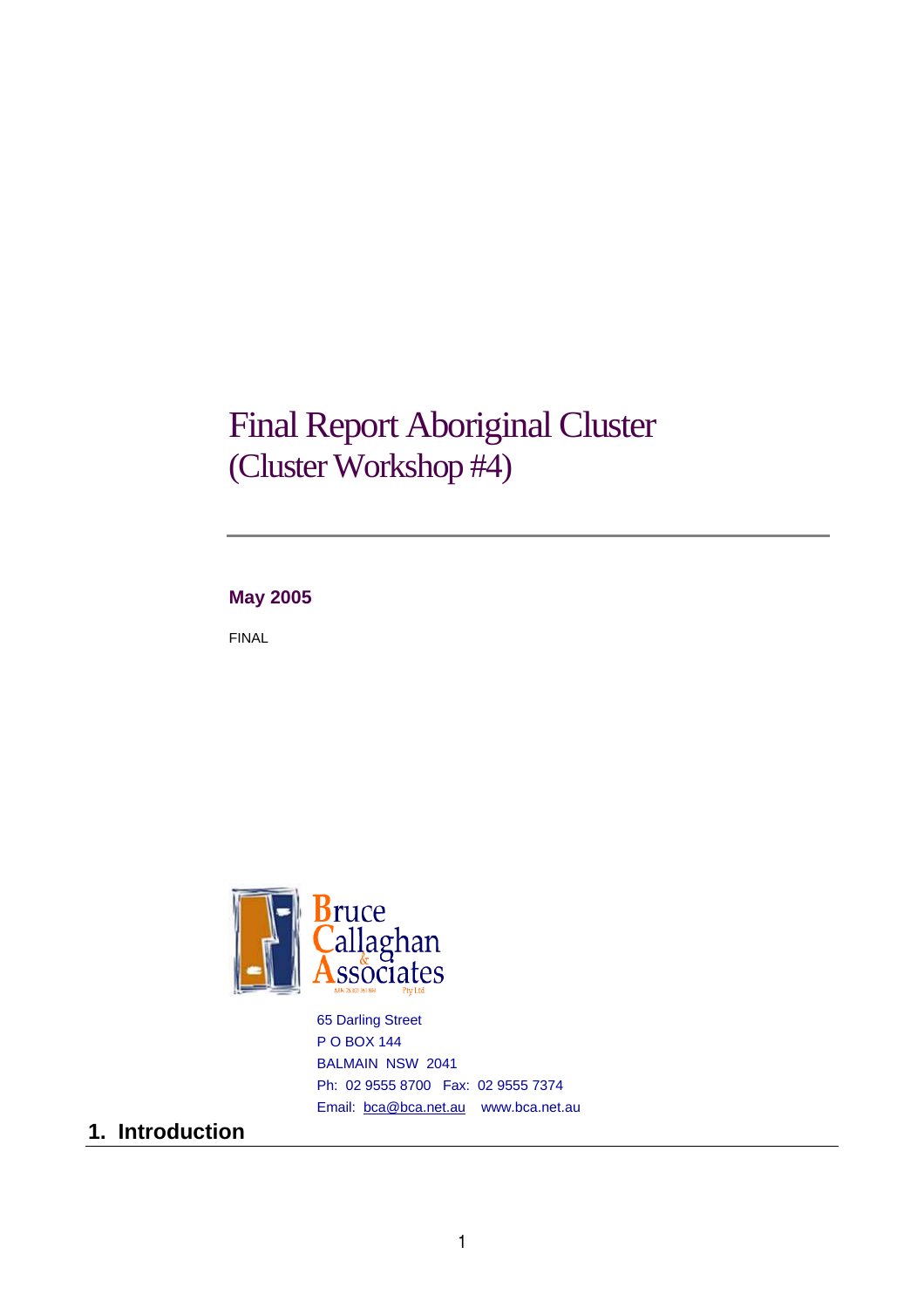*The fourth Cluster workshop finalised the Cluster Plan subject to members checking this draft. The Cluster also completed a consultation with Aboriginal community members which is separately reported.* 

The Cluster listed the following issues as very important for the Plan:

- **Aboriginal agencies should continue to offer primary services to Aboriginal people.**
- **Aboriginal populations in Redfern Waterloo are under represented in Census data and there is always a very large transient aboriginal population in Redfern because people are visiting to use services in Sydney.**
- **Redfern is an 'iconic' site for the Aboriginal Community in Australia and its symbolic importance has to a respected through any planned change.**
- **The Cluster supports the idea of 'coordinating Aboriginal agencies' in particular areas of work.**
- **A coordinating agency is one which is the primary service delivery agency for particular services which will also take responsibility for service coordination. Other agencies may deliver services in the specialised area.**
- **Aboriginal agencies servicing Redfern Waterloo should not lose funding as a group through any changes in this planning process**

The Cluster redefined and endorsed the nine principals to be used in shaping the process.

### **2. Principles for the Aboriginal Cluster**

These principles have to be honoured if the plan is to succeed.

#### **1. Outcome Orientation**

The Plan must product real, new and better outcomes for the community.

**2. Focus** 

 The Plan must achieve change and improvement in key priority areas: Health, Aboriginal Services, Youth and Families

### **3. Sustainability**

The Plan must deliver long term outcomes for the community over at least 3-5 years

#### **4. People and the Community**

 The Community in Redfern/Waterloo must feel better off because of the initiatives in the Plan

#### **5. Simplicity**

 The proposals must be as simple as they can be to achieve the result – elegant, simple solutions are the objective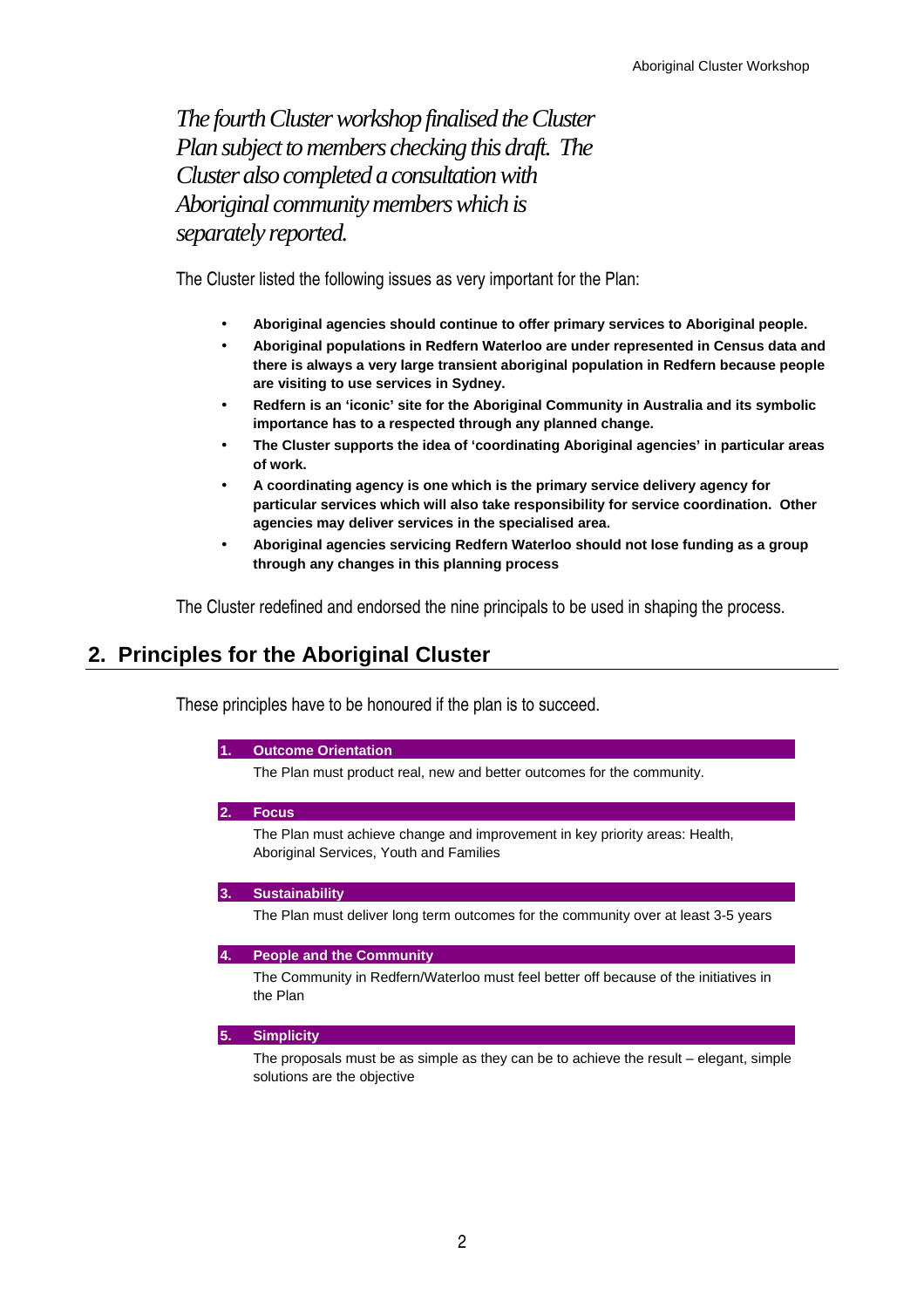### **6. Integration**  The Plan must bring government and non government service providers together to delivering community outcomes. (Rewarding collaboration integration rather than encouraging competition). **7. Reality**

The Plan must be written to operate within broader human service programs in NSW

#### **8. Uniqueness**

 The Plan must recognise and respond to the unique characteristics of Redfern/Waterloo

#### **9. Budget Responsibility**

 The Plan must operate with the existing global government budgets identified by Morgan Disney for Redfern Waterloo (\$30m - \$40m).

### **3. Redfern Waterloo Aboriginal Cluster Vision**

### *Redfern Waterloo will be:*

- **1. A safe community: a place where people feel safe and have high self esteem as community members**
- **2. Government is engaged with community in setting and delivering goals and programs for community well-being.**
- **3. An economically independent community where people have jobs which offer a future.**

### **4. The Cluster Goals For Redfern Waterloo**

### *The Cluster set 11 goals which came out of the vision:*

- **1. A community with a rich Aboriginal cultural life and agencies to support this**
- **2. An informed community: Local people know what services are offered and can make informed choices**
- **3. Transparency about what money is spent by Government and what agencies are to provide. This should be done in a way which makes agencies accountable for community outcomes**
- **4. A strong network of funded and effective Aboriginal services working together to achieve change**
- **5. Partnerships between agencies and Aboriginal community groups based on accountable agreements**
- **6. Culturally diverse staff in government agencies**
- **7. Drug dealers off the streets**
- **8. Redfern Waterloo businesses and government agencies are major employers of Aboriginal people**
- **9. Pride in the diversity and strength of the community and its history**
- **10. A structure for joint review of planning and funding, with mediation and shared resolution of problems.**
- **11. Government agencies working together on agreed community goals/outcomes**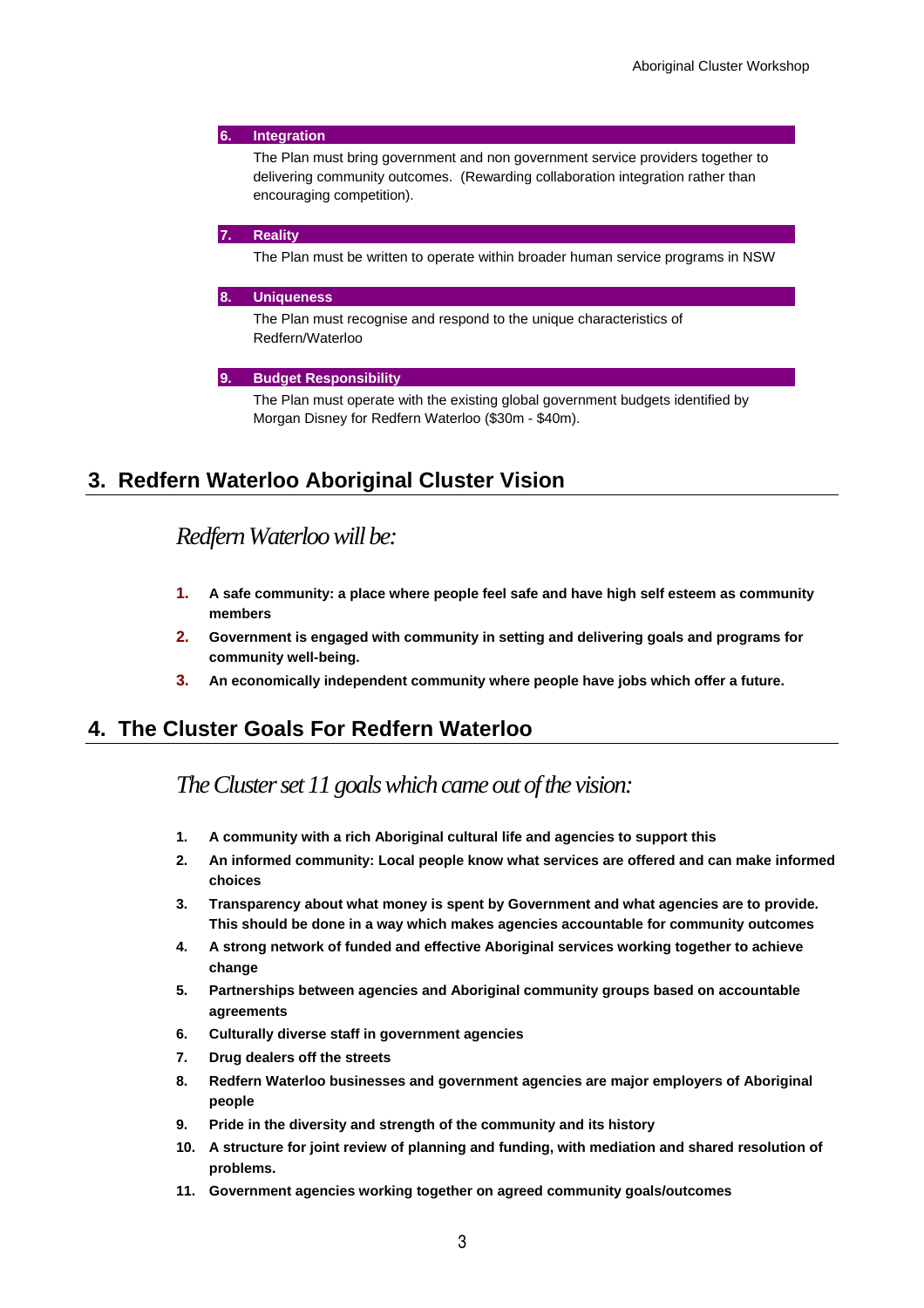## **5. Special Issues to Address in the Plan**

- **Longer funding periods within the Plan (3 5 years)**
- **A coordination process involving a community which focuses on community outcomes not Departments and/or agency systems**
- **Mainstream and Aboriginal Services working together for Aboriginal health outcomes**
- **Services which address real needs, i.e. jobs, houses, economic security.**
- **Aboriginal people managing their own health and wellbeing**

### **6. Strategic Focus**

# *The Cluster nominated 13 key issues to be addressed by the Aboriginal Cluster.*

- 1. Service Coordination and Inclusion
- 2. Children's Services
- 3. Legal Services
- 4. Mental Health Services
- 5. Domestic Family Violence
- 6. Child Protection
- 7. Education
- 8. Youth
- 9. Employment
- 10. Drug and Alcohol Misuse
- 11. Redfern culture
- 12. Hostels for transient homelessness housing will be addressed elsewhere
- 13. Post release rehabilitation

The strategies which follow address these issues.

The Cluster agreed that:

- o **A Community Representative Group was needed as a basis for a partnership with government**
- o **A CRG would represent the whole community but an Aboriginal group would have to be a separate part of this. Two approaches were considered:**

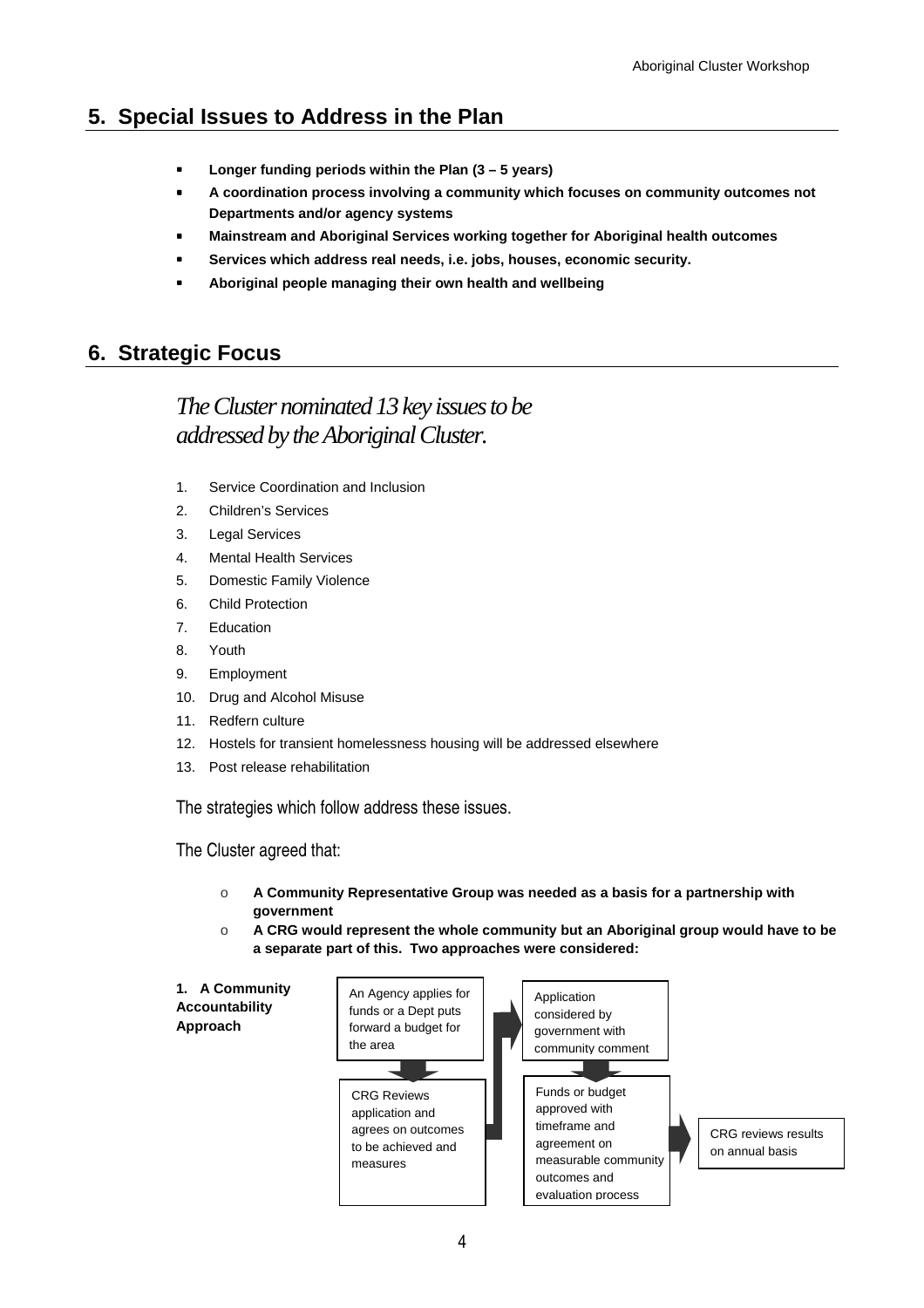This CRG would have to have support to assess proposals and the approach could be complex and costly.

### **2. A Priority Setting Approach**

The second approach also involves a Community Representative Group (CRG) to enter into a partnership with Government. The process agreed by the Cluster is explained in the diagram below.



What would representation mean all of the following would have to be involved in the process?

- Representation of Aboriginal Agencies?
- Representation of Aboriginal Community?
- Representation of the whole Community?

#### **Strategic Priority 1: Service Coordination**

**Goals:** 

- - **Government funding provided for the Redfern Waterloo Community, targeting community outcomes which are supported by a Community**
- - **A process which represents community in a partnership with government, with service users and service agencies working together in setting priorities and reviewing outcomes**
- - **Key services for Aboriginal people delivered through Aboriginal agencies directly or through formal partnerships with Aboriginal agencies.**

#### **APPLICATION FOR FUNDING**

**Strategy One:** Establish a process to reach community agreement on priorities with partnership agreements to achieve outcomes.

**Strategy Two:** Develop formal Agreements between Government agencies and Aboriginal service providers which contribute to service outcomes

**Target:** Agreements finalised and known to the community

**Strategy Three:** Aboriginal services develop inclusiveness programs to ensure all members of the Aboriginal community are informed about services offered and feel able to access services through any Aboriginal agency

**Target:** Inclusion programs in place

**Strategy Four:** An Aboriginal agency to be nominated as the coordinating agency responsible for working with other agencies to achieve outcomes in key areas. Coordinating Agency Categories: 1) health, 2) legal, 3) housing, 4) culture and community, 5) employment & training, 6) education, 7) families and children (see pg 6)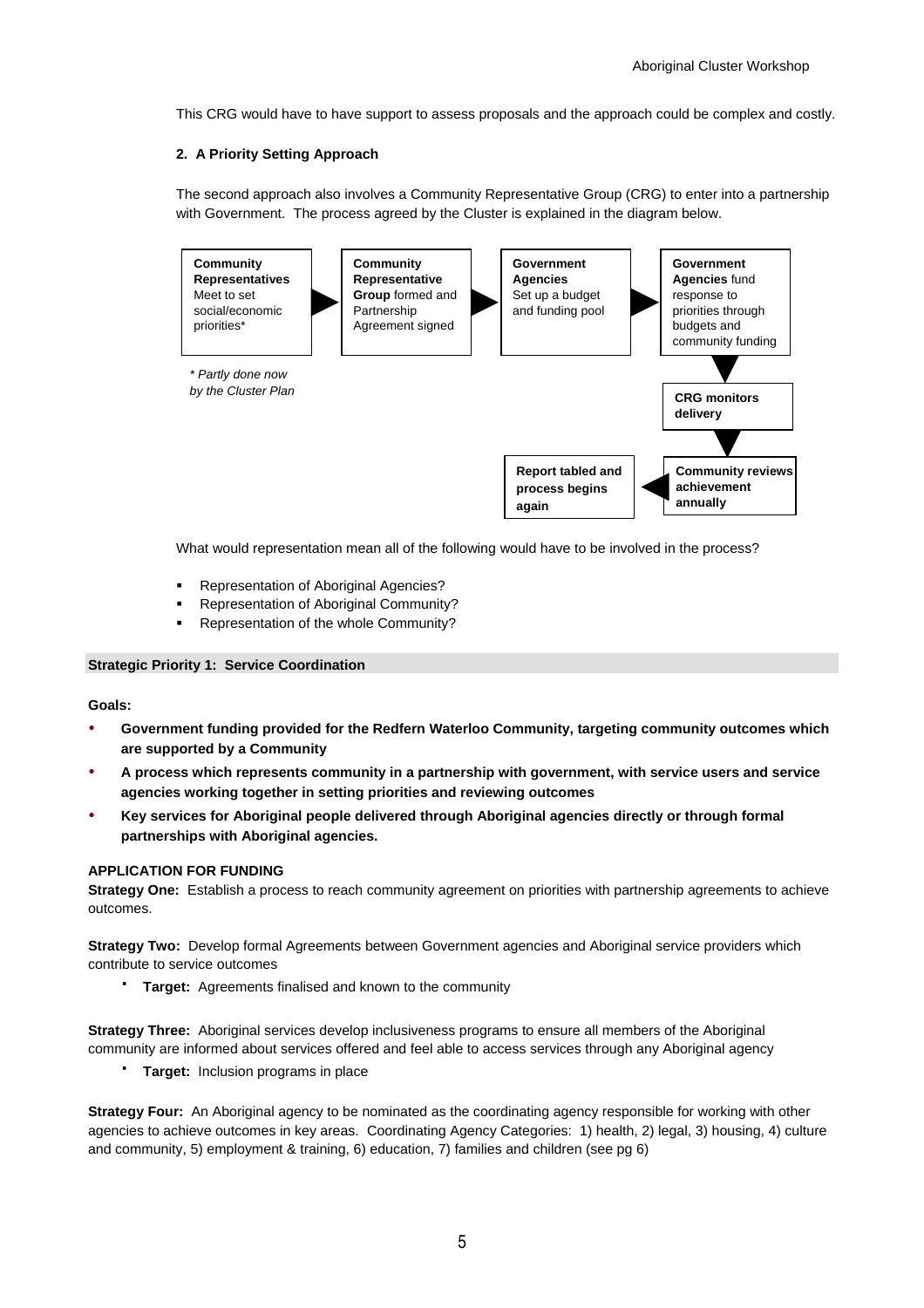#### **A MODEL FOR ABORIGINAL SERVICE DELIVERY**

**Strategy:** A Network of Aboriginal agencies to be formed for planning and service development. The Network will consist of all Aboriginal agencies with coordinating agencies or groups in key sectors.



\* To be established in an organisation "Men's Business Group"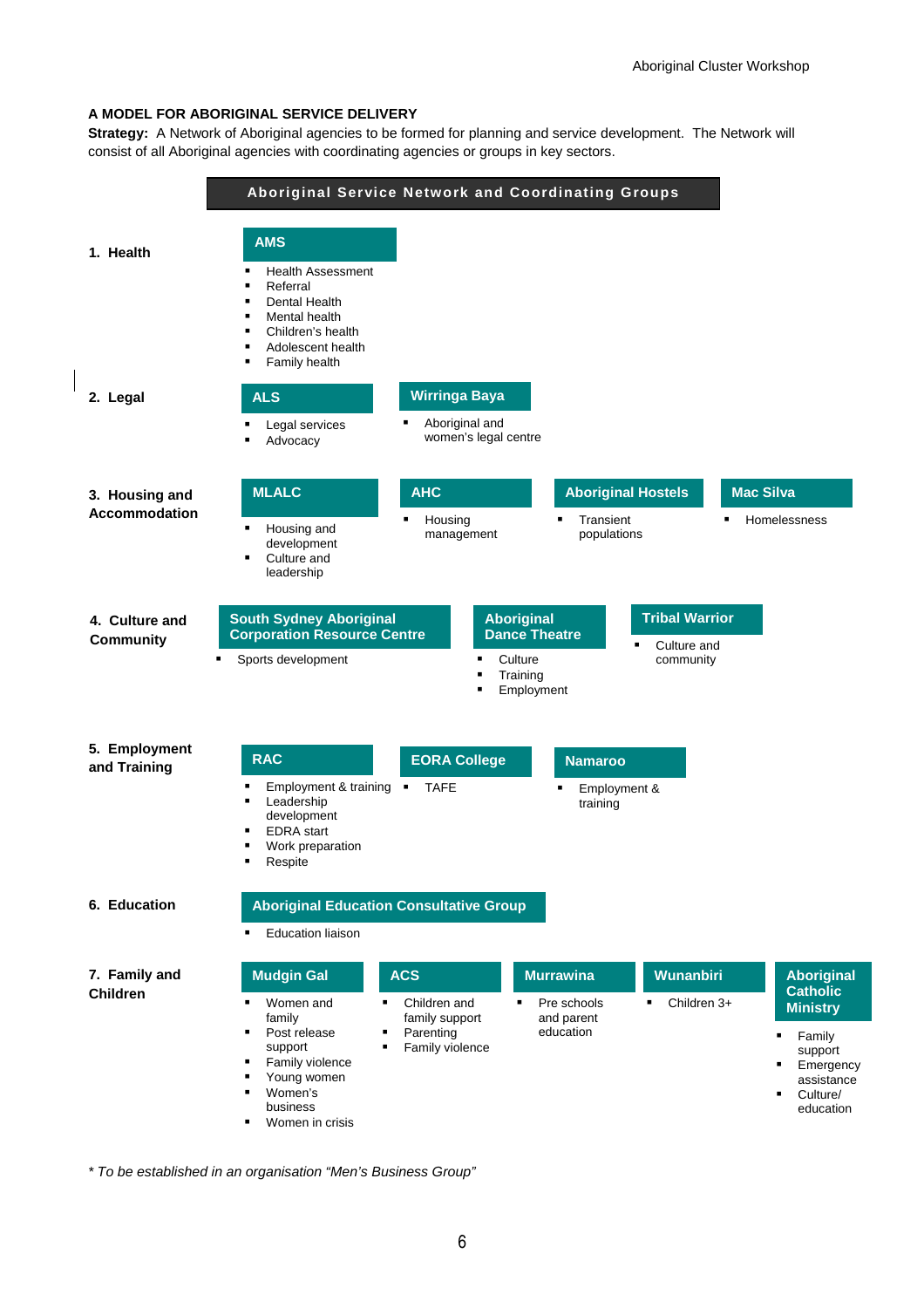#### **Strategic Priority 2: Community Violence**

#### **Goal:**

-**Long term reduction in violence in the Aboriginal community and domestic family violence in particular**

**Strategy One:** Partnership with mainstream agencies on a community violence education program in schools and community, tailored to reduce community violence and improve reporting.

**Target:** Agreed program begins

**Strategy Two:** Develop men's and women's groups in different Aboriginal agencies to plan and coordinate responses to domestic family violence, rehabilitation, intervention and long term behaviour change

**Target:** Groups established

**Strategy Three:** Introduce an education programs for domestic violence offenders through agencies

**Strategy Four**: Develop partnerships with Police and link to education programs on domestic violence

**Target:** Agreement

#### **Strategic Priority 3: Youth**

#### **Goals:**

- -**Reduction in youth offending**
- -**Reduction in incentives for drug use for young people**
- -**Effective sex education for young people**

**Strategy One:** Develop education programs on i) protective behaviours and 2) drug misuse for Aboriginal young people in schools and community groups. Engage aboriginal leaders to deliver programs

**Target:** Program designed and being delivered

**Strategy Two:** Develop and deliver an Aboriginal and detox rehabilitation program for young Aboriginal drug use. The program to include clinical, alternative and alternative Aboriginal healing approaches.

**Target:** Program operating

**Strategy Three:** Develop partnership with Corrective Services and Juvenile Justice to create an integrated rehabilitation program for offenders in the last months of custodial sentences

**Strategy Four:** Coordinate a violence education program for young people in schools and community groups. (Blackout) to address causes of violence in the community

**Strategy Five:** Coordinate a Redfern Waterloo Aboriginal sporting and activities program with a new coordinating agency supported by sponsors and all agencies. Include schools and adult groups.

**Target:** Program ready with sponsors by June 2005

**Strategy Six:** Introduce Circle Sentencing to address community violence and crime

#### **Strategic Priority 4: Families and Children**

#### **Goals:**

#### -**Coordinated pre natal and post natal support for young mothers**

**Strategy One:** Review and enhance education and support programs for Aboriginal mothers and families and develop a partnership between an Aboriginal agency and NSW health

**Target:** Program operating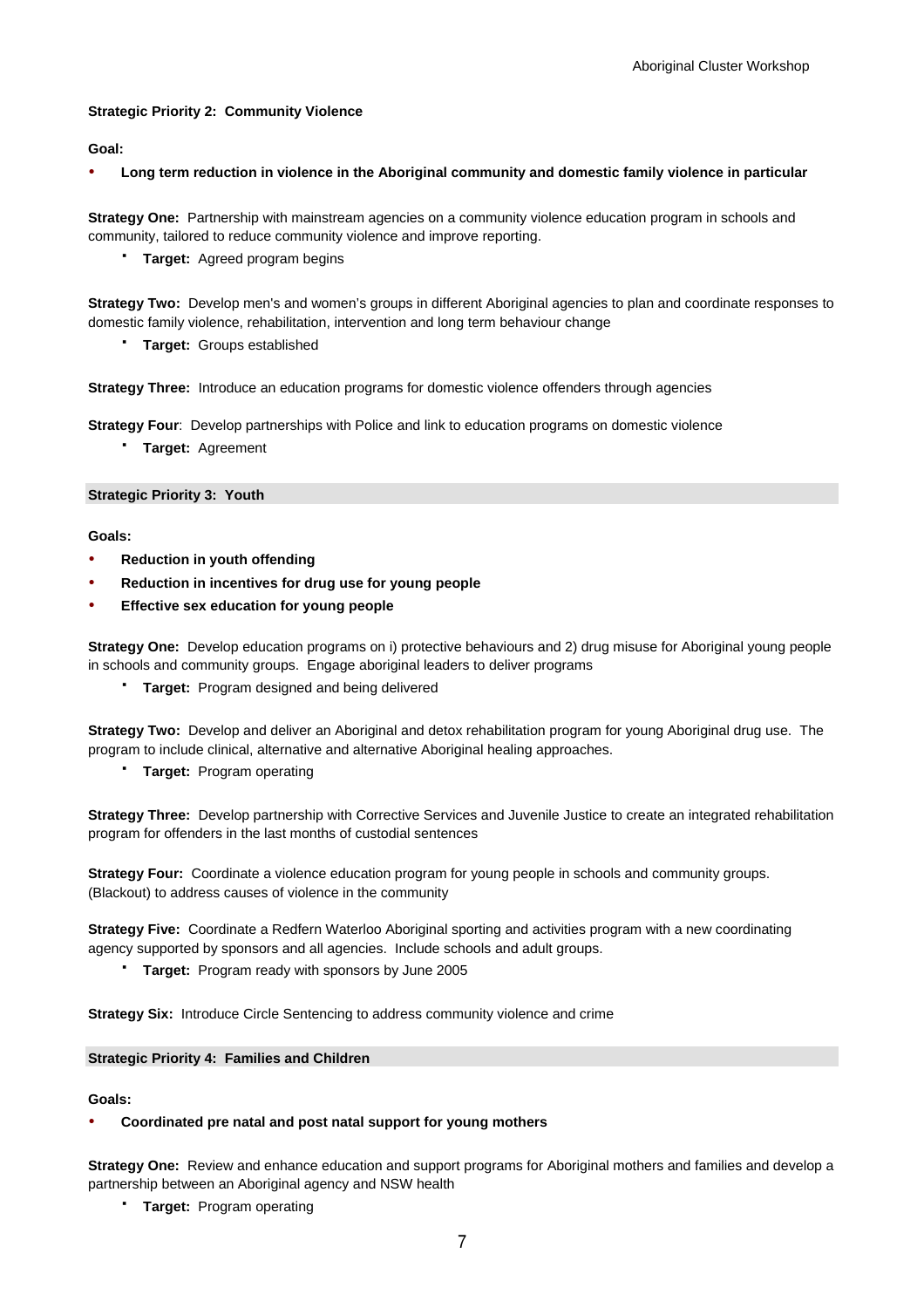**Strategy Two:** Develop family fostering program for children needing extended family support and intervene early when risk is indicated. Include ways to fund grandparents in this role.

**Target:** New guidelines agreed by government and agencies with effective reporting

**Strategy Three:** Investigate a safe house program for women and children at risk

**Strategy Four:** Develop a Partnership between an Aboriginal services, Docs and key health agencies on post natal support for mothers affected by drugs

**Strategy Five:** Link pre school services to provide support for single mothers with parenting training using an Aboriginal worker

#### **Strategic Priority 5: Education**

#### **Goals:**

#### -**High educational outcomes for Aboriginal children and young people**

**Strategy One:** Develop a program with NSW Education to engage and inform parents in supporting children's education and preparing young children for school

Target: Program for community in operation

**Strategy Two:** Collaborate with Alexander Park school encouraging Aboriginal parent participation in the school

**Target:** Aboriginal parent group for Alex school Feb 2005

**Strategy Three:** Review suspension practices and develop a "back to school" program with an Aboriginal counsellor – in partnership with Education Department (consider a special school if necessary)

**Target:** Program defined and in place

**Strategic Priority 6: Employment Goal:** 

-**Local business and government services become major employer of aboriginal people** 

**Strategy One:** Develop links between the Redfern Waterloo Authority and Aboriginal employment services to set targets for Aboriginal employment in future development in the area

- **Target:** Agreement negotiated by Dec 2005
- **Target:** A Labour Market Plan agreed with the Authority, linked to pre employment trade training

**Strategy Three:** Link traineeships and trade courses to emerging employment opportunities

**Target:** Authority/Community Training Plan through an Aboriginal Lead Agency

**Strategy Four:** Develop specific indigenous training programs (consider NEON approach) for pre employment training

#### **Strategic Priority 7: Mental Health**

**Goals:** 

- -**Aboriginal people get a coordinated response on drug abuse and mental health issues**
- -**An aboriginal healing program for mental health and drug misuse programs**

**Strategy One:** Work with NSW Health to introduce dual diagnosis program for drug users and mental health

**Target:** Agreement by Dec 2005

**Strategy Two:** Develop special mental health program for Aboriginal people with clinical, complementary and Aboriginal healing

**Target:** Healing service model agreed